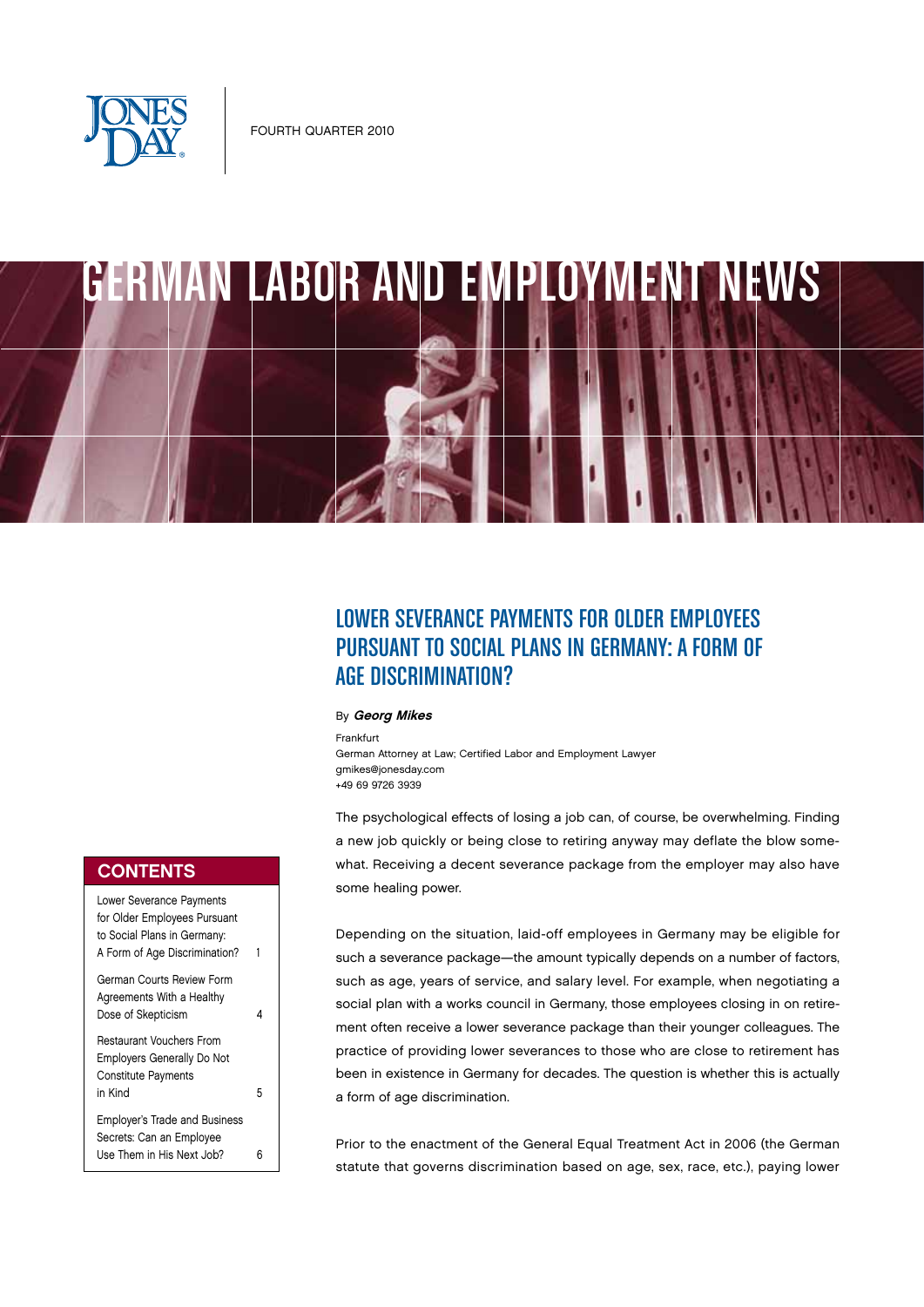

The ECJ had difficulty reconciling the fact that some employees are entitled to severance with the fact that others with just as many years of service are not so entitled, simply because they are old enough to draw a pension.

severances to more senior employees was subject only to a general test of equal treatment. This was usually an easy test to pass.

One would have thought that this test would become more problematic upon the enactment of the General Equal Treatment Act, as this statute specifically prohibits age discrimination. Let's face it, paying a lower severance to older employees is age discrimination, right? Wrong! In fact, the General Equal Treatment Act specifically permits lower severance payments (or none at all) to be made to laid-off employees who are close to retiring. Germany's Federal Labor Court has on more than one occasion opined that this concept does not violate EU law. As long as there is a reasonable rationale for lower severance payments, they would not be subject to great judicial scrutiny. This all became more complicated as of October 12, 2010.

## $\blacksquare$  NEW DECISION OF THE EUROPEAN COURT OF **JUSTICE**

Only the European Court of Justice ("ECJ") has the authority to decide whether a certain statute complies with EU law. On October 12, 2010, the ECJ issued two decisions regarding the interpretation of the Equal Treatment Directive with respect to discrimination based on age. Unfortunately, neither of the decisions is overly informative, and one of them raises the question of whether Germany's General Equal Treatment Act truly conforms with EU law.

In Rosenbladt v. Oellerking (Rs C-45/09)—a case originating in Germany—Ms. Rosenbladt, an employee of a cleaning company, was subject to a collective bargaining agreement that set forth that her employment relationship would automatically conclude at the end of the month in which she turned 65. As a result, shortly before her 65th birthday, her employer informed Ms. Rosenbladt that her employment relationship would soon end. Because she wanted to continue working, she filed an action against her employer, arguing that this was age discrimination. Her case was heard by a Hamburg labor court that subsequently called upon the ECJ to determine whether such a mandatory retirement clause violated the EU's discrimination laws.

The ECJ concluded that neither the collective bargaining agreement provision nor Germany's statutory provision permitting lower severance payments to senior employees violated EU law. Accordingly, parties may agree that an employment relationship will (automatically) end as soon as the employee is eligible for an age-related pension. The ECJ added that Germany has long recognized—from both a political and a social perspective—that an employment relationship can end upon the employee's reaching retirement age. Further, it is within the discretion of the individual member states and (in certain circumstances) the unions to establish labor and social policies. And because the employee receives a pension instead of the salary that otherwise would have been earned, the provision does not cause the employee to suffer a financial setback.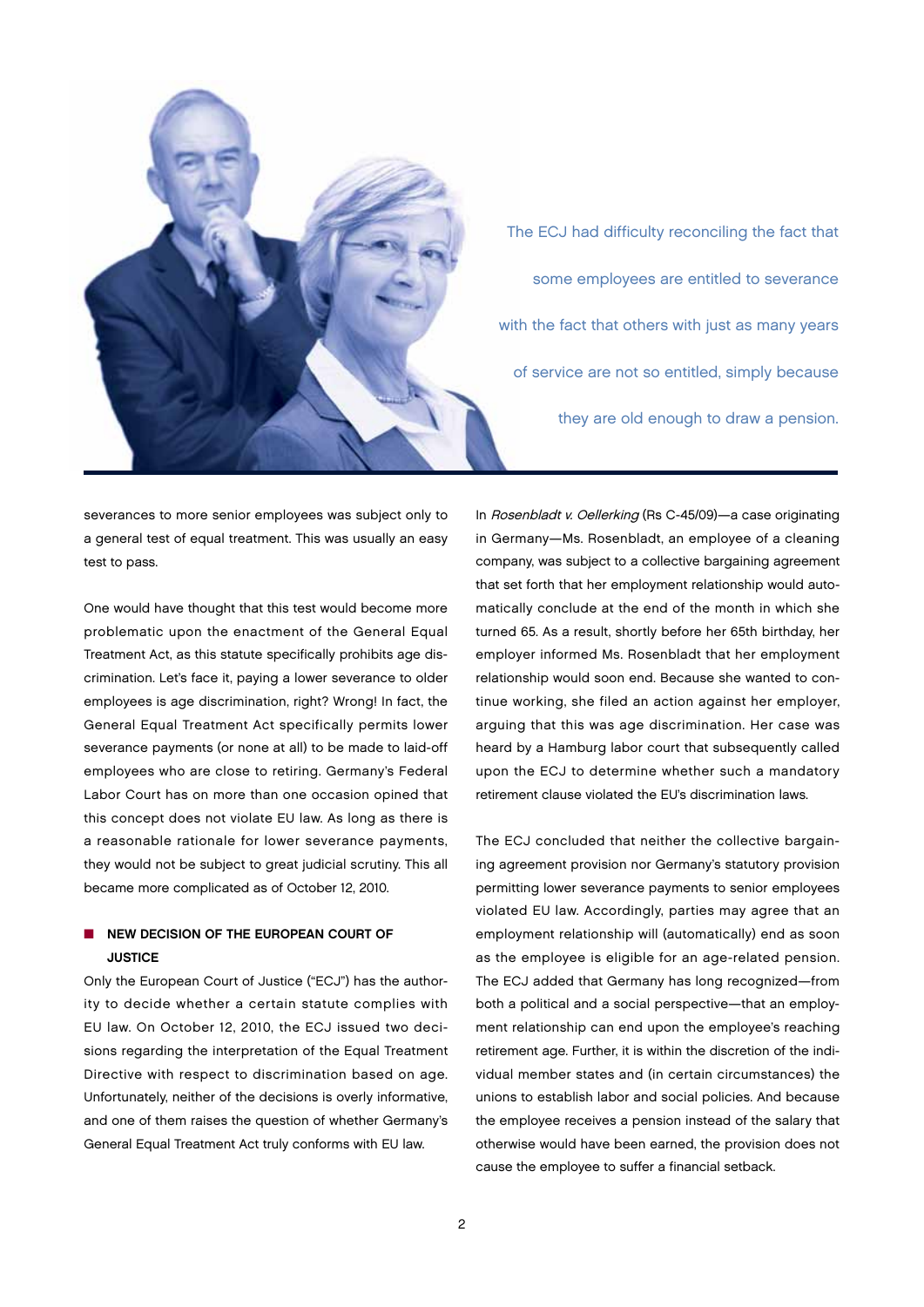Surprisingly, the ECJ reached a different conclusion in Andersen v. Region Syddanmark (Rs C-499/08), which dealt with a similar issue. Mr. Andersen was employed by the local government in Denmark until he was terminated. An arbitration court held that his termination constituted wrongful dismissal. Unlike German law, however, Danish law holds that an employee who has been wrongfully discharged is entitled to monetary damages rather than reinstatement.

Mr. Andersen (aged 63 at the time) decided against accepting the pension that would have been financed by his ex-employer; instead, he filed for unemployment. Simultaneously, he requested that his employer pay him severance for the dismissal. Under Danish law, employees may have a claim to severance in certain circumstances; however, if an employee has a claim to an employerfinanced pension—as was the case with Mr. Andersen then the employee is not entitled to such severance. The Danish court referred to the ECJ the question of whether the disqualification from severance payments conforms to EU law.

Though the ECJ concluded that an employee's qualification for severance lies within the discretion of a member state's labor and social policies, the court did state that such disqualification may actually go too far and thus constitute illegal age discrimination. The ECJ had difficulty reconciling the fact that some employees are entitled to severance

with the fact that others with just as many years of service are not so entitled, simply because they are old enough to draw a pension. Unlike in Rosenbladt, the possibility of receiving a pension did *not* justify the disparate treatment if the employee wished to continue working.

#### $\blacksquare$  CONSEQUENCES FOR GERMANY

These two ECJ decisions actually result in more questions than answers for German employers (and practitioners). Allowing for a bit of exaggeration, the main question appears to be: To what extent is "forced retirement" permissible pursuant to a provision that allows for the automatic ending of an employment relationship upon attainment of a certain age, even though ending the employment relationship in that manner may simultaneously violate Germany's antidiscrimination statute, since doing so essentially excludes the older employee from being able to continue working due to his age (and his eligibility for a pension)?

It seems that only another ECJ opinion will lead to any degree of clarity. Nevertheless, the decisions provide some confirmation that the past practice in Germany of making lower payments by way of a social plan to laidoff employees who are close to retirement age is acceptable, because if the employer were required to pay the more senior employees severance, the younger employees would naturally receive a smaller piece of the pie. Whether this, in itself, constitutes sufficient justification remains to be seen.

Jörg Rehder copublished "Germany Strengthens Its Data Protection Act and Introduces Data Breach Notification Requirement" in the January 2010 issue of World Data Protection Report. A German version of this article, "Verschärfung des Bundesdatenschutzgesetzes: Einführung einer Informationspflicht bei Datenverstößen—Vergleich mit den Vereinigten Staaten," was subsequently reprinted in the 2Q 2010 issue of the German-American Lawyers' Association Newsletter (DAJV Newsletter).

Georg Mikes was interviewed by the Handelsblatt (a German business newspaper) regarding "Quota for Women as Directors of German Companies"; the interview was published in its Management Blog on April 10, 2010.

Georg Mikes was interviewed on "Tariff Unity" by the WirtschaftsWoche (a German business magazine) for an August 25, 2010, article, and an article he published on this same topic appeared in the Financial Times Deutschland on July 20, 2010.

Friederike Göbbels was interviewed by and quoted in the Financial Times Deutschland on September 6, 2010, regarding employment matters in Germany.

Jörg Rehder gave a speech in Vail, Colorado, entitled "Proprietary Information and Employee Restrictions in Germany" on January 9, 2011, at the 28th Annual National CLE Conference, sponsored by the Law Education Institute, Inc.

Jörg Rehder will speak at a one-day seminar in Frankfurt on "Labor and Employment Law in the United States" on April 6, 2011, sponsored by Management Circle.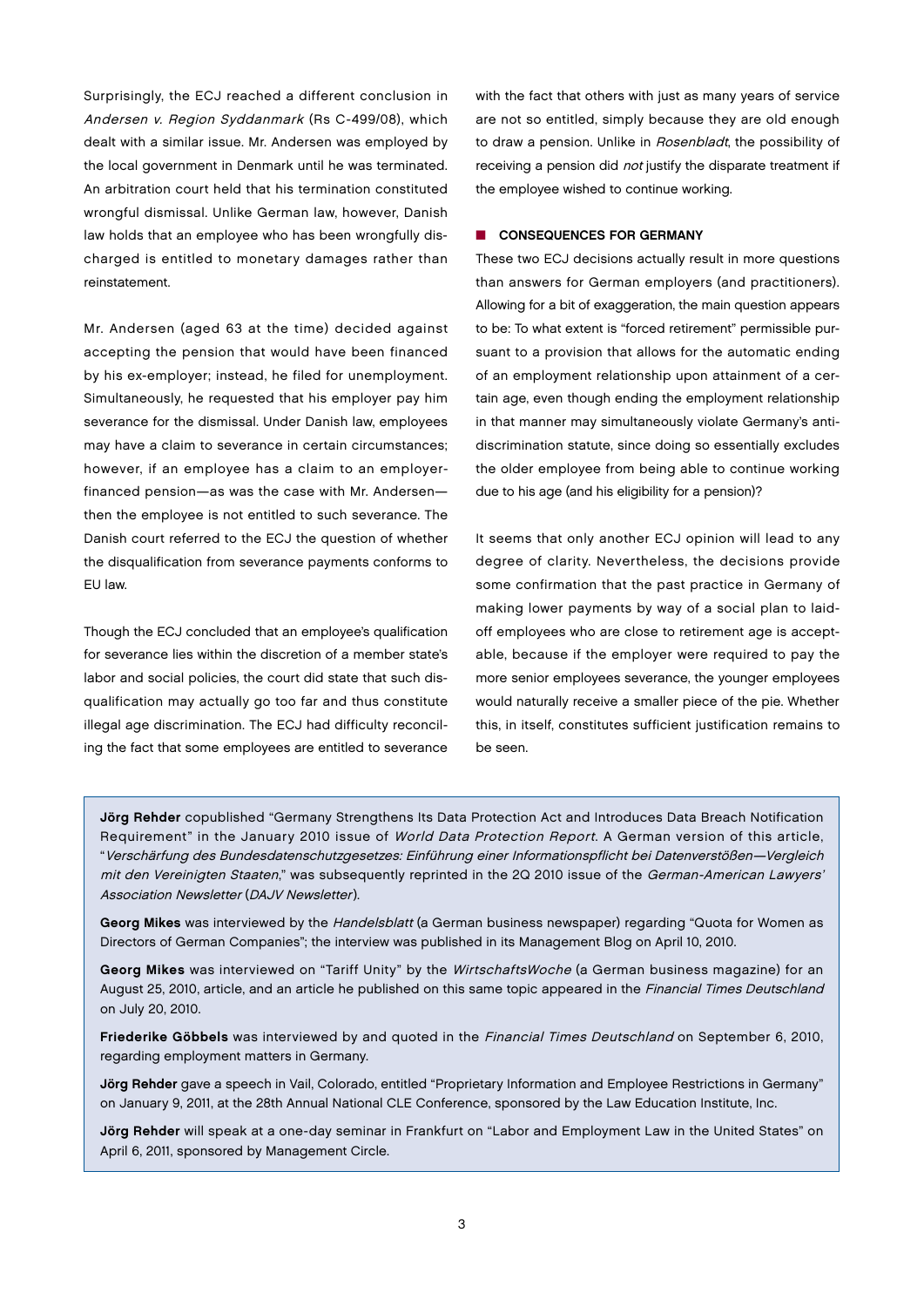

# GERMAN COURTS REVIEW FORM AGREEMENTS WITH A HEALTHY DOSE OF SKEPTICISM

### By Friederike Göbbels

Munich German Attorney at Law; Certified Labor and Employment Lawyer fgoebbels@jonesday.com +49 89 20 60 42 200

Employers in Germany often use model employment agreements. However, since 2002 model employment agreements have been subject to German statutory terms governing terms and conditions. Since then, German courts have opined on a number of matters impacting the use (and enforceability) of model employment agreements.

Germany's statutory terms and conditions provisions deem unenforceable any clause in an agreement which has not been individually negotiated—such as when using a model agreement—and which is too one-sided, atypical, surprising, or unclear. In essence, the statute is saying that the proverbial "fine print" needs to be fair to be enforceable.

If a court should hold that a clause in an employer's model agreement favors the employer to too great an extent, then not only may the court hold this clause to be unenforceable, but the employer may be faced with serious financial consequences. We discuss two recent Federal Labor Court rulings that demonstrate the rigid applicability of the statutory terms and conditions provisions.

#### $\blacksquare$  Overtime-Pay Provision

On September 1, 2010, the Federal Labor Court held a contractual clause unenforceable because it stated merely that any overtime hours worked by the employee would be compensated by his regular salary payments;

i.e., the employee was not eligible to earn overtime pay. The employee disputed this clause after the employer terminated the employee. The employee pointed to 102 documented overtime hours and demanded that he be compensated therefor. Not surprisingly, the employer refused to pay this and argued that any overtime hours were already included in the regular salary payments. After all, the employer continued, the contract included a clause often found in employment agreements: "The abovereferenced salary payments will serve as compensation for any of the employee's necessary overtime hours."

Despite the seemingly unambiguous wording of this clause, the employer lost at all three court levels and the court ordered the employer to compensate the employee for the overtime hours. The court held that the clause was unenforceable because it was not sufficiently "transparent." According to the transparency requirement, an employee must be clearly informed of his rights and duties at the time of concluding the contract. Any ambiguous clauses or provisions that are open to interpretation are interpreted against the employer, i.e., the party that initially introduced the clause.

According to the court, a clause regarding no overtime pay for extra hours is enforceable only if it specifically sets forth which overtime hours are subject to the clause. At the time of entering into the agreement, the employee must know what he is facing, i.e., in the instant case, the maximum number of hours he must devote to his work in order to receive the agreed compensation. It is imperative that there be a clear threshold so that the employee knows the terms under which he is working. The court stated that, at a minimum, there should be a reference to the maximum number of hours to be worked; this was missing in the instant case.

Because of this transparency requirement with respect to overtime hours and pay, employers are well advised not only to make reference to the maximum number of hours that the employee is to work per week (or per month), but also to include a separate clause in the employment agreement that sets forth at a maximum how many overtime hours are covered by the employee's basic salary, with the understanding that any hours worked in excess of these will entitle the employee to overtime pay. Such a clause should also set forth the level of the overtime pay.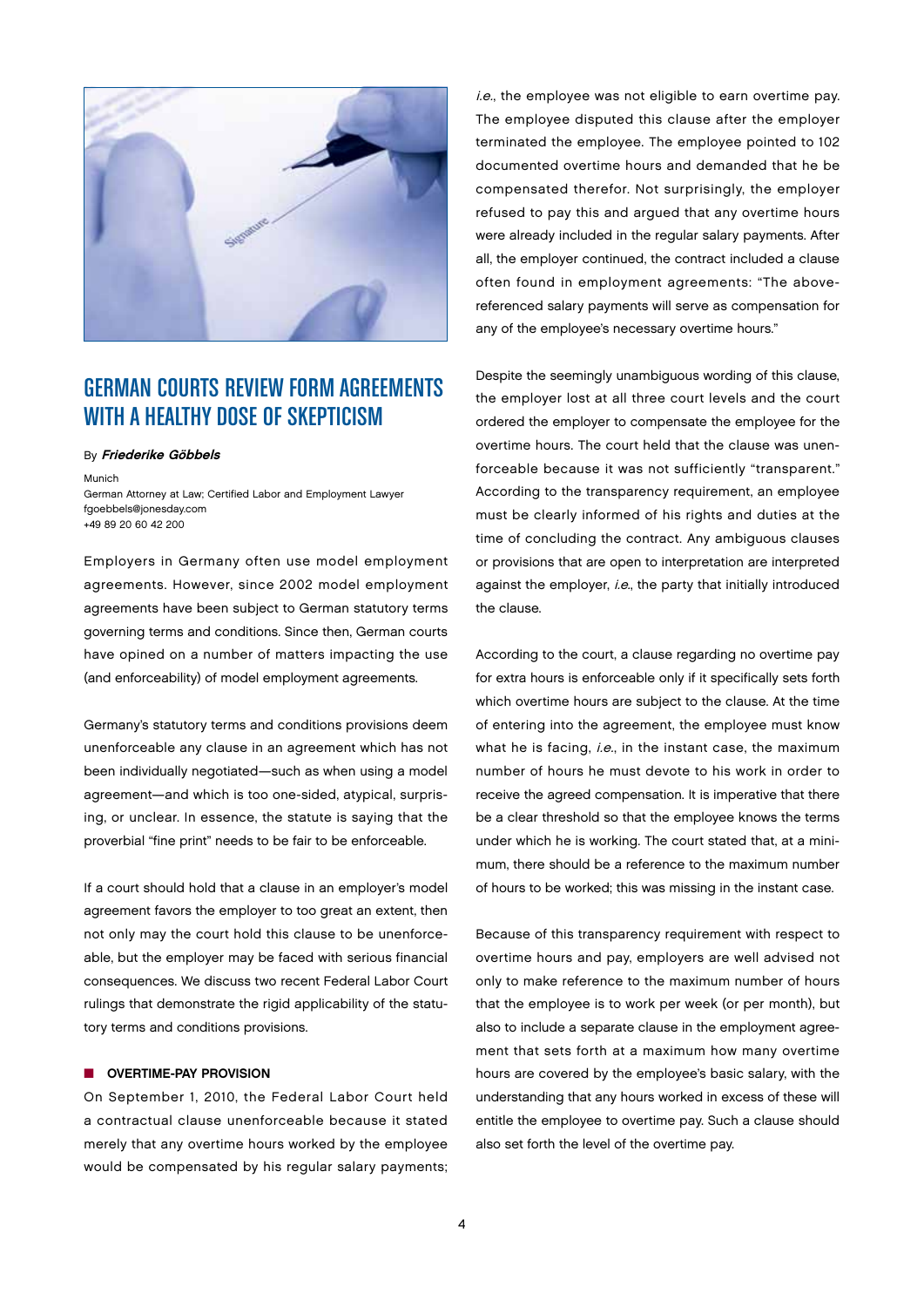## $\blacksquare$  RESERVATION CLAUSE WITH RESPECT TO CHRISTMAS **BONUSES**

Employers will typically want to give themselves a bit of flexibility when using bonus clauses in a model employment agreement. The reason is obvious—in an economic downturn, the employer will be less inclined to make bonus payments to employees. Also, courts view with some disdain bonus clauses providing the employer with a great deal of leeway and, accordingly, uphold them only in certain circumstances.

In a December 2010 case before the Federal Labor Court, the court struck a clause that was intended to give the employer some leeway in terms of deciding whether to actually pay a Christmas bonus. The result was that the employer was forced to pay the bonus.

The wording of the clause was, in pertinent part, as follows:

To the extent the employer is not required to make an additional payment pursuant to statute or a collective bargaining agreement payment, such as a bonus . . . , any such payments shall be made on a voluntary basis and without any legal claim thereto. They are, therefore, revocable at any time without observing a notice period.

The employer paid a Christmas bonus to the employee for successive years without expressly stating each time that he was making these payments voluntarily. Because these payments were made "without reservation," the employee eventually had a legal claim to these payments in the future. The Federal Labor Court determined that the contractual clause in the employment agreement should not be given greater weight than the employee's eventual reliance on a bonus. Though a clear and unambiguously drafted reservation clause may cause an employer's payments to be truly voluntary, such a clause must meet minimum requirements.

The primary problem with the above clause is that the employer was trying to make a couple of different statements simultaneously. First, he was saying that any bonus payments made by the employer are voluntary. At the same time, he stated that the employer could revoke such "voluntary" payments at any time.

Because a true voluntary payment from an employer does not culminate in the employee's having a claim to such payment in the future, a revocation by the employer is not necessary in such situations, nor is it even possible from a legal perspective. A revocation is actually an employer's withdrawal of an employee's right. A "voluntary bonus" and a "revocable bonus" are different and, accordingly, cannot be combined as part of a single reservation clause.

In practice, it is advisable to make clear and unambiguous that certain payments are made only on a voluntary basis (rather than to combine all types of bonuses into one) and that a future legal claim shall not arise even if the payments are made on a successive basis. The ideal approach for employers is to make a conspicuous written reservation every time the employer makes such a payment to an employee.

# RESTAURANT VOUCHERS FROM EMPLOYERS GENERALLY DO NOT CONSTITUTE PAYMENTS IN KIND

By Christian Funke

Frankfurt German Attorney at Law cfunke@jonesday.com +49 69 9726 3939

The Tax Court of Düsseldorf recently held that vouchers provided to employees by an employer generally do not constitute payments in kind pursuant to Section 8(2) of Germany's Income Tax Act; rather, they constitute taxable income from an employment source pursuant to Section 19(1) No. 1 of the Act. Whereas Section 8(2) concerns cash and noncash supplemental payments, Section 19(1) concerns income in the form of salary payments. Restaurant vouchers may be treated as payments in kind only if they specifically set forth what can be purchased with the voucher and in what quantity. This was not the case before the Düsseldorf court.

In the Düsseldorf case, the employer was issuing vouchers to his employees in addition to their salaries. Each voucher had a value of €5.77. The vouchers were redeemable at various restaurants and supermarkets. They could not be exchanged for cash or specific goods—especially not cigarettes or alcohol. Pursuant to Section 40(2) of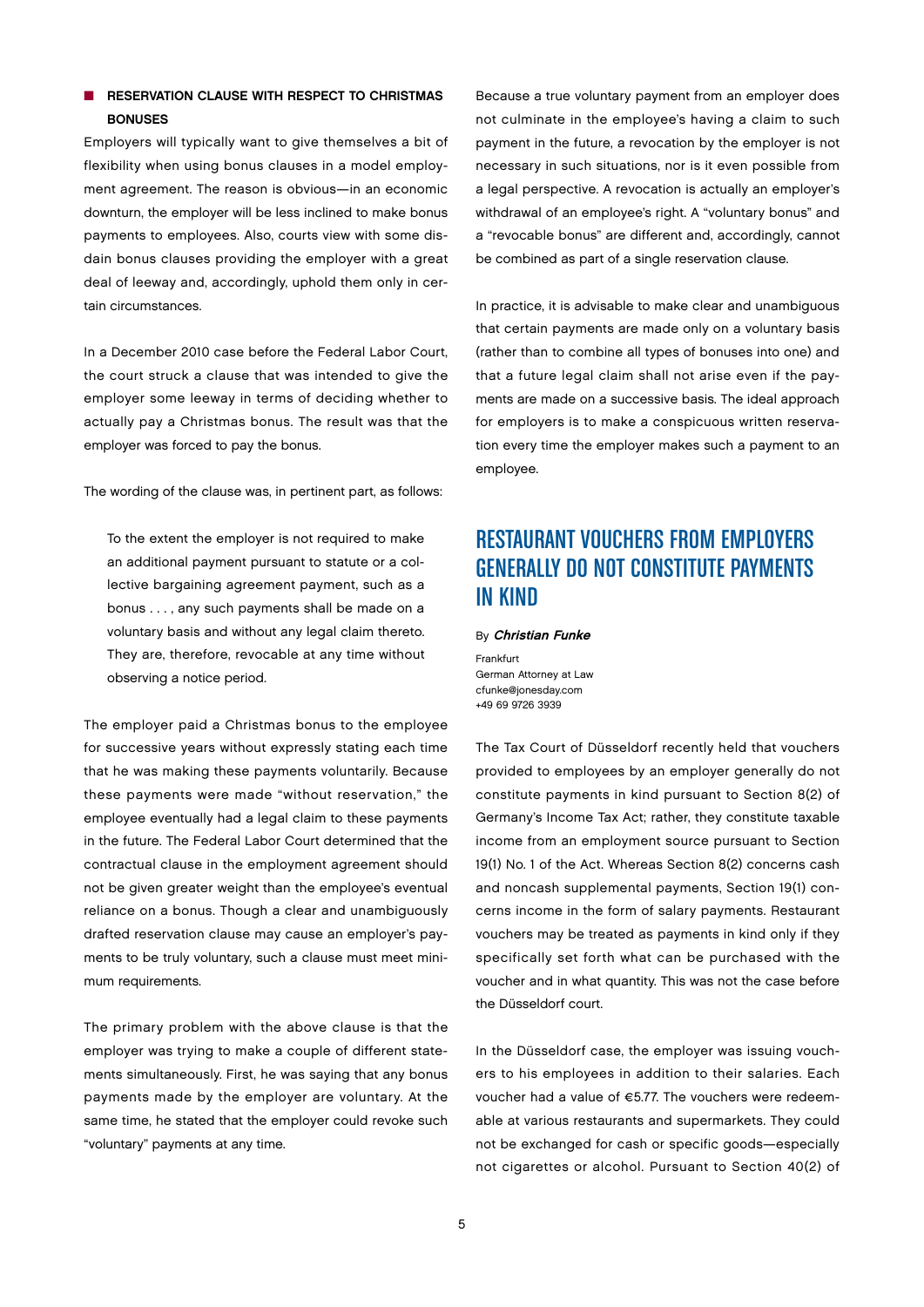Germany's Tax Act, €2.67 of the voucher's value is subject to a 25 percent tax, while the remaining €3.10 is tax-free income.

The Tax Court ruled that the vouchers were not payments in kind pursuant to Section 8(2) of the Tax Act, but instead payments with "cash character." Like salaries and wages, other compensation or benefits are also subject to payroll tax (pursuant to Section 19(1) No. 1 of the Act) if they are paid out in connection with an employment relationship. The vouchers constituted such because they were issued on the basis of the employment relationship. Accordingly, the employer owed an additional tax on the vouchers.

The terms of the vouchers also failed to satisfy an aspect of certain tax guidelines as issued by Germany's tax authorities. One specific guideline sets forth that restaurant vouchers cannot be treated as payments in kind unless they are redeemable during working hours only. This was not the case with the instant vouchers.

# EMPLOYER'S TRADE AND BUSINESS SECRETS: CAN AN EMPLOYEE USE THEM IN HIS NEXT JOB?

#### By Jörg Rehder

Frankfurt German Attorney at Law; Attorney at Law (Maryland and Minnesota); Solicitor (England and Wales) jrehder@jonesday.com +49 69 9726 3122

The scenario is all too common—an employee receives a lucrative job offer from a competitor. The fact that the employee may have information about his ex-employer (e.g., customer information, supplier lists and terms of doing business with suppliers, technical information, short- or long-term strategic plans, etc.) makes him that much more attractive as a new hire. Question: Does the new employer have a right to this type of information?

## **N** WHAT ARE BUSINESS AND TRADE SECRETS?

In 2006, Germany's highest court stated that a business or trade secret is any fact associated with a company which: (i) is not in the public domain; (ii) is commercially valuable on the basis of either an express or an implied business interest of the company; and (iii) its owner has an objective and legitimate interest in keeping confidential. "Business secrets" are business aspects of the company, such as customer lists, supplier information, and commercial contracts, while "trade secrets" are technical matters such as drawings and designs as well as information about manufacturing processes.

In that 2006 case, two employees decided to compete with their former employer, a British company, by establishing their own business. Each of the businesses was engaged in the distribution of circuit boards. As it turns out, the two individuals decided to open their own business in the same building as that of their former employer. Unfortunately for the employees, their former employer received the employees' telephone bill (allegedly) in error and discovered that the employees had contacted 44 of the former employer's customers. The British company, believing the customer lists constituted its trade secrets, sued the two ex-employees. The court held that if the two employees had written down the names and contact information of the customers before leaving their employment (which was presumably the case), they were not permitted to use that information in their next job. If an employee is indeed permitted to use his former employer's business or trade secrets (see below), he may do so only if they are not in writing or in electronic form; i.e., he may use only the information stored in his memory.

## **N** BALANCING THE EMPLOYER'S INTERESTS AGAINST the Employee's Interests

To determine whether an employee may use a former employer's trade secrets requires the balancing of an employer's constitutional right to his property against an employee's constitutional right to choose his career path. Article 14 of Germany's Constitution states that "[t]he right to property . . . is guaranteed"; business or trade secrets constitute the employer's property. Article 12 of Germany's Constitution states that "[a]ll Germans have the right to select their career, employment and traineeship position." Restricting an employee from using the know-how learned during his previous job may constitute an infringement on his fundamental right to pursue the career path he chooses.

Criteria used in this balancing test are such things as the significance of the secret for the employer, the significance of the secret in terms of the employee's being able to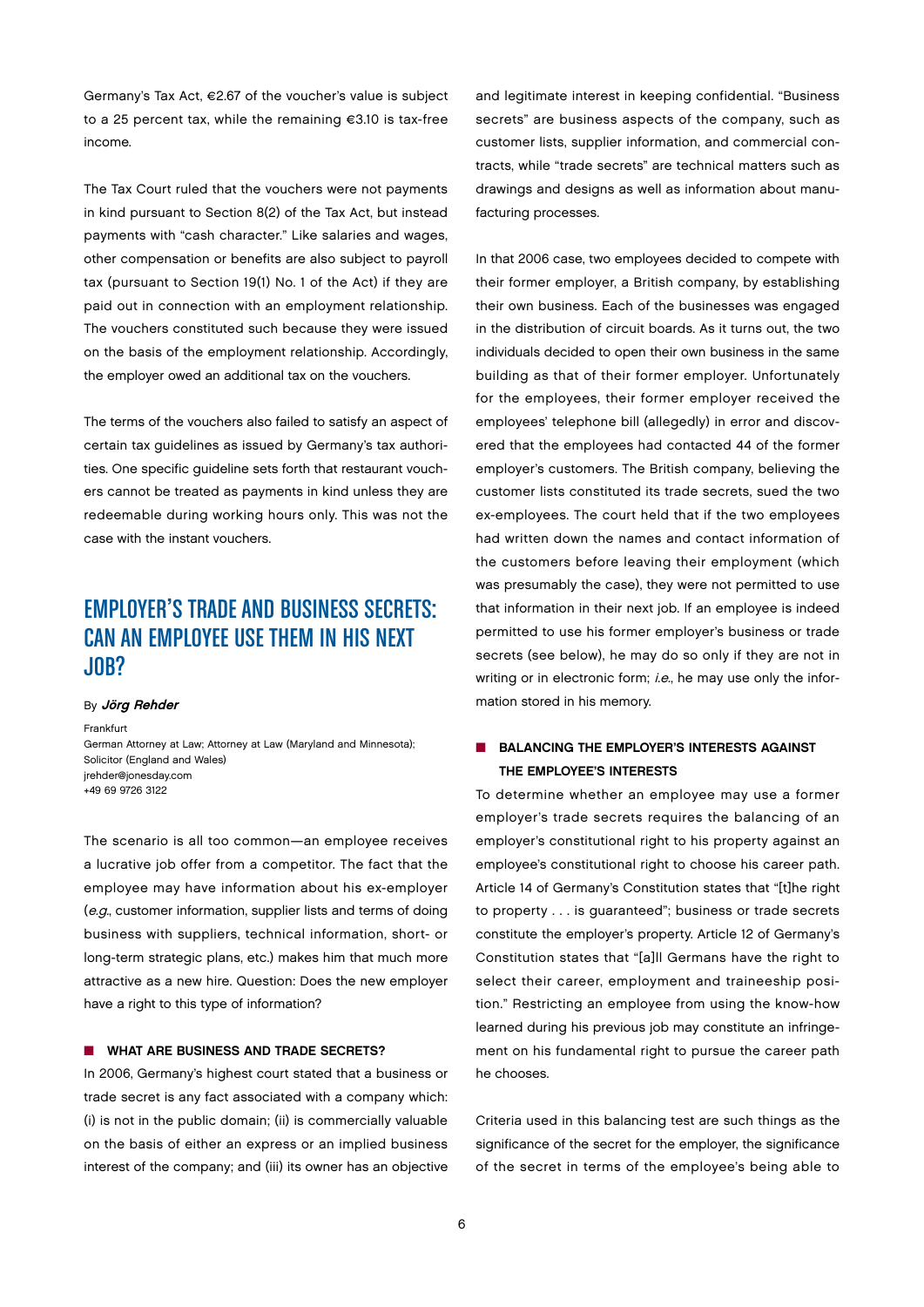As can be imagined, it is often difficult to determine whether a former employee using trade or business secrets is truly pursuing his own career or just disclosing them in an unauthorized manner.



obtain gainful employment, the duration of the employee's employment, the reason for ending the employment relationship, and how the employee learned of the secret.

If an employee (or former employee) discloses business or trade secrets in an unauthorized manner, the employer may seek to terminate that employee, recover monetary damages against the employee or possibly enforce a contractual penalty, or have the employee prosecuted for violating Germany's Unfair Competition Act.

### $\blacksquare$  NONCOMPETITION

An employee in Germany generally owes a fiduciary duty of loyalty to his employer during the employment period. One aspect of this fiduciary duty is to refrain from competing with his employer during the employment period. This duty also effectively prohibits the employee from disclosing a business or trade secret during his employment.

May an employee, however, compete with his former employer after the employment relationship ends? This depends, in large part, on whether the employee is subject to a post-contractual noncompetition obligation. If so, the employee may generally not disclose business or trade secrets for the duration of the noncompete period.

If, however, the employee is not subject to a postcontractual noncompetition obligation, German courts hold that the starting point is that an employee is indeed free to use his former employer's business or trade secrets in the performance of his next job. A limitation on the exemployee's right to use business and trade secrets is that such use must be proportional and actually necessary for the employee to pursue his career. As can be imagined, it is often difficult to determine whether a former employee

using trade or business secrets is truly pursuing his own career or just disclosing them in an unauthorized manner.

#### $\blacksquare$  WHISTLEBLOWING

Though this is changing, whistleblowing in Germany is still a relatively new concept. It first really hit the public domain in Germany five years ago when it was discovered that meat processors were selling tainted meat in Germany. Many consumers became seriously ill due to food poisoning, and a number of the processors were eventually found guilty of selling bad meat in violation of the various food laws.

Germany's legislature, noting how much information could have been gleaned if the employees of the guilty meat processors had been whistleblowers, considered amending Germany's Civil Code permitting employees to report any criminal activity by their employers if that activity would lead to the illness or death of consumers or the illegal contamination of the environment. This, of course, would have entailed the disclosure of company internal information by employees. Such information could not constitute a trade secret as defined above, however, because the employer would not have had a legitimate interest (one of the elements of a trade secret) in keeping such "illegal" information confidential.

This would have been the first time that German books included a specific whistleblower provision. In the end, Germany's right-of-center coalition government did not pursue the proposed amendment, as: (i) it feared that employees would be overzealous about "enforcing the law" against their employers, and (ii) one aspect of whistleblowing is that the employee must be able to do it anonymously, which would create problems under Germany's data privacy statute, as the accused may not be able to confront the accuser, a basic tenet of German data privacy law.